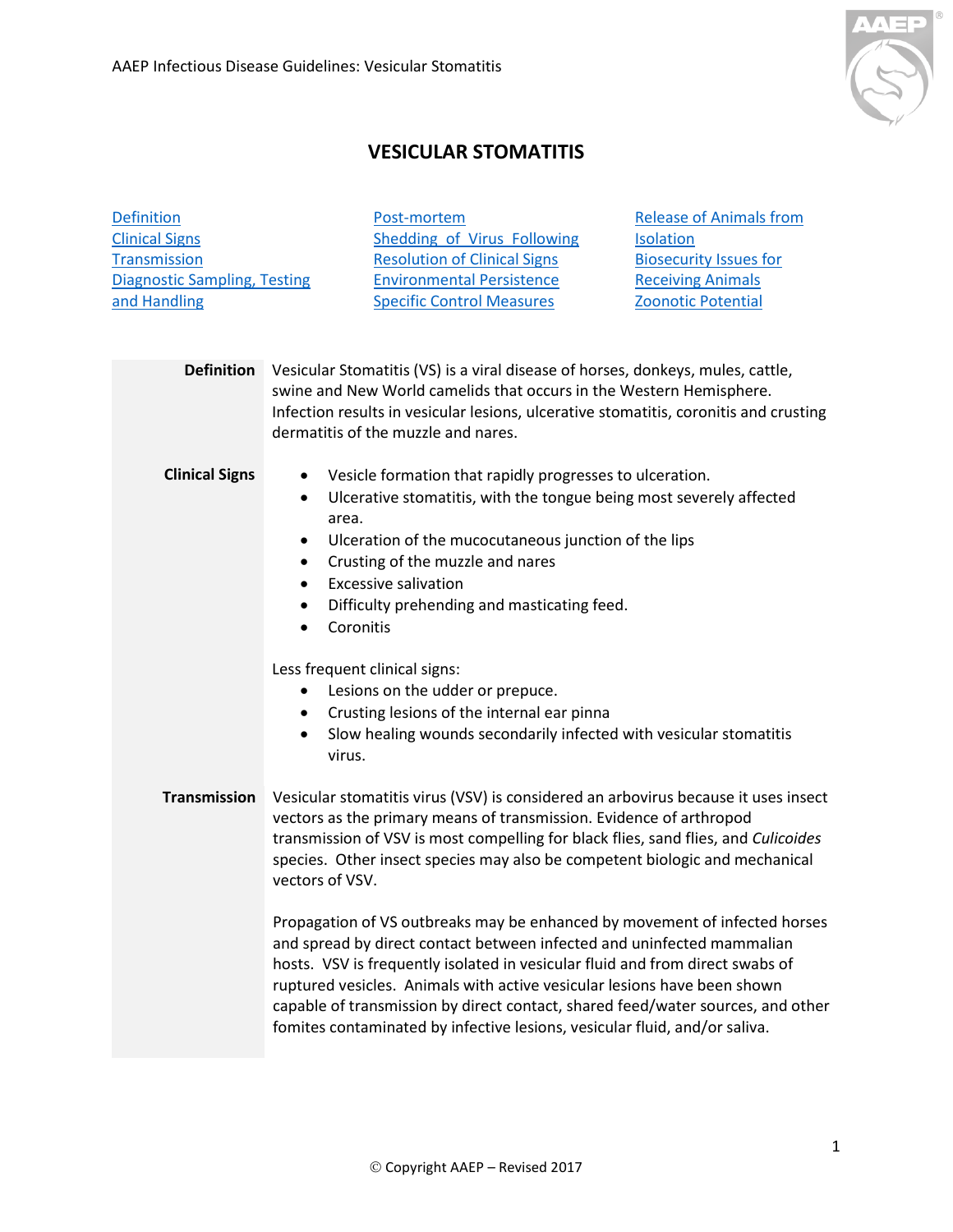

<span id="page-1-4"></span><span id="page-1-3"></span><span id="page-1-2"></span><span id="page-1-1"></span><span id="page-1-0"></span>

| <b>Diagnostic</b><br><b>Sampling, Testing</b><br>and Handling                                 | Laboratory testing is required to confirm VSV infection. Diagnosis is made<br>through serologic testing and/or virus identification from samples of lesions.<br>Suspected VS cases are required to be reported to state/federal animal health<br>officials and samples must be submitted the National Veterinary Services<br>Laboratories (Ames, IA or Plum Island, NY) or to an approved National Animal<br>Health Laboratory Network laboratory that has been specifically activated<br>during an outbreak. Practitioners performing necropsies in the field are<br>encouraged to contact one of these VS-approved veterinary diagnostic<br>laboratories in order to be certain they collect appropriate samples and handle<br>them in a manner that will maximize the probability of a definitive diagnosis.                                      |
|-----------------------------------------------------------------------------------------------|------------------------------------------------------------------------------------------------------------------------------------------------------------------------------------------------------------------------------------------------------------------------------------------------------------------------------------------------------------------------------------------------------------------------------------------------------------------------------------------------------------------------------------------------------------------------------------------------------------------------------------------------------------------------------------------------------------------------------------------------------------------------------------------------------------------------------------------------------|
| Post-mortem                                                                                   | Horses with VSV die or are euthanatized due to secondary complications: not<br>drinking or eating due to painful oral lesions, colic due to ulceration of the<br>esophagus and stomach, nonsteroidal anti-inflammatory drugs precipitating<br>secondary renal failure if hydration is not maintained during treatment.                                                                                                                                                                                                                                                                                                                                                                                                                                                                                                                               |
| <b>Shedding of Virus</b><br><b>Following</b><br><b>Resolution of</b><br><b>Clinical Signs</b> | The release of official quarantine of confirmed VS cases is based on resolution<br>of lesions as the risk for virus transmission is considered minimal after lesions<br>have healed.                                                                                                                                                                                                                                                                                                                                                                                                                                                                                                                                                                                                                                                                 |
| Environmental<br>Persistence                                                                  | Arboviruses generally use vertebrates as reservoirs for transmission by<br>arthropods. Serologic evidence of exposure to VSV has been shown in many<br>vertebrate species, however the reservoir of VSV between outbreaks that occur<br>periodically in the SW regions of the United States is unknown. Overwintering of<br>the virus within eggs and larvae of competent insect vectors is suspected to play<br>a role in continuation of a VS outbreak in subsequent years.                                                                                                                                                                                                                                                                                                                                                                        |
| <b>Specific Control</b><br><b>Measures</b>                                                    | <b>Biosecurity Guidelines</b><br>Implementation of biosecurity practices to limit the spread of VSV is indicated.<br>Wearing of disposable examination gloves when working with affected<br>$\bullet$<br>horses followed by hand washing is indicated.<br>Eye protection is indicated when examining affected horses. VSV can<br>cause flu like symptoms and stomatitis in humans with exposure<br>potential from saliva and vesicular fluid from affected horses.<br>Restriction of movement of affected horses and herd mates is<br>$\bullet$<br>important in control of spread of the virus and mandatory quarantine<br>will be placed on confirmed affected premises by state or federal animal<br>health officials.<br>Vaccination<br>There is currently no licensed commercially available vaccine in the United<br>States for control of VSV. |